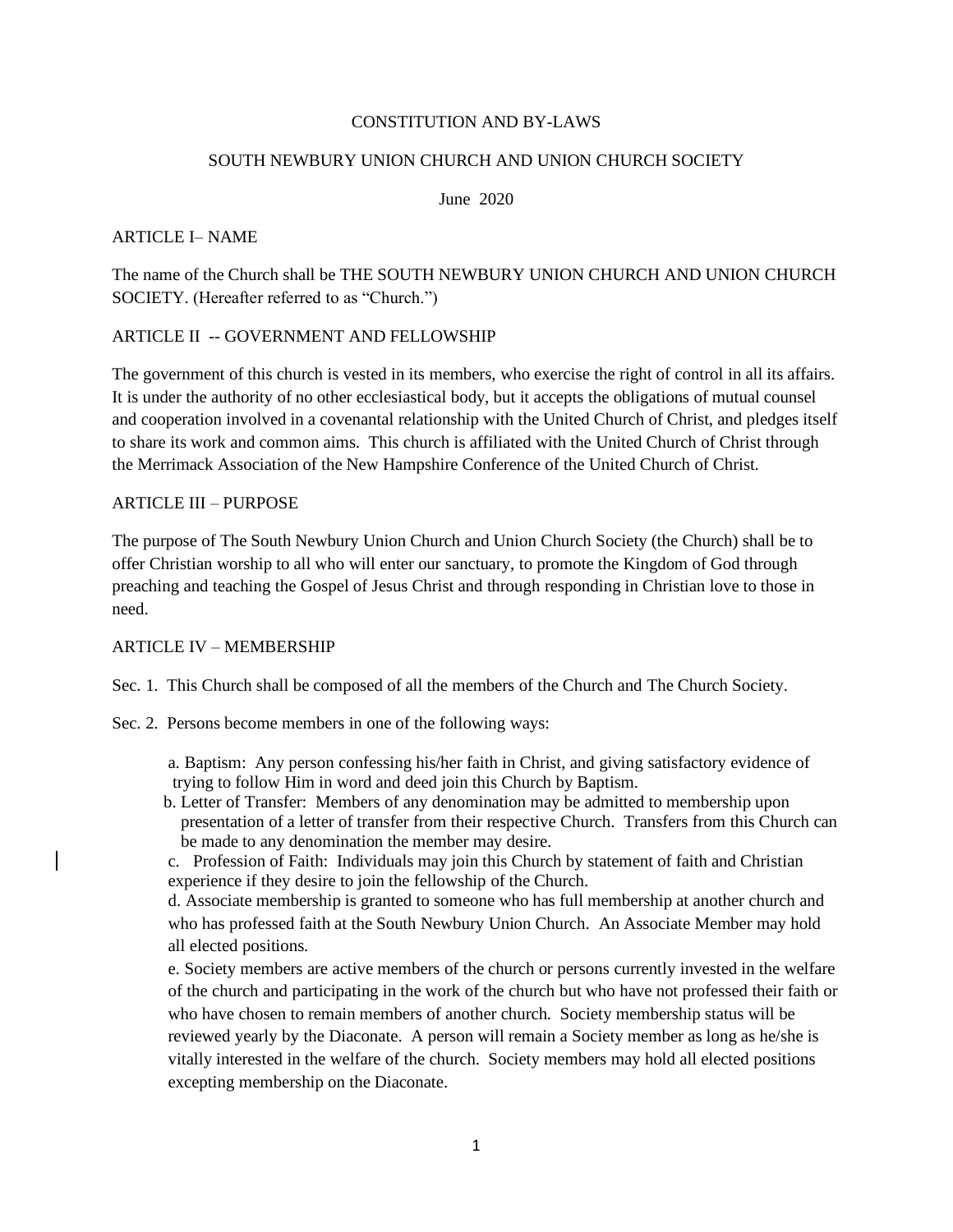Sec 3. Voting Privileges: All active members of the South Newbury Union Church and the Union Church Society shall be entitled to one (1) vote at Annual Meetings and Special Meetings of the Church. Active members shall be defined as those who have attended worship or assisted in activities and affairs of the church since the last Annual Meeting.

Revised version - Voting Privileges:

- a. Each active member of the South Newbury Union Church and of the Union Church Society shall be entitled to one (1) vote at Annual Meetings and at Special Meetings of the Church. Active members with voting privileges shall be defined as those who have attained the age of eighteen (18) and have attended worship or assisted in activities and affairs of the Church in the time period since the last Annual Meeting and prior to the current date.
- b. Absentee voting and voting by proxy are not permitted. When video conferencing is being utilized for the Meeting, members attending via this method are regarded as being "present" and retain their default voting privileges.

ARTICLE V – EXECUTIVE BOARD OFFICERS AND MEMBERS AT LARGE.

Sec. 1 OFFICERS: Chairman, Vice-Chairman President, Vice-President, Clerk, Treasurer, and Financial Secretary.

- a. Officers shall be elected by a majority vote of Church and Society members present at the Annual Meeting. Revised version - Officers shall by elected by a majority vote of Church and Society Members present and eligible to vote at the Annual Meeting.
- b. Term of office shall be two (2) years.
- c. The president chairman may not succeed him/herself.
- d. Officers may serve no more than two consecutive terms in a particular position except conditions under section 3

Sec 2. MEMBERS-AT-LARGE: There shall be two (2) Members-at-Large. One shall be elected by majority vote of members at the Annual Meeting for a term of two (2) years.

Sec. 3 If no one is nominated at the Annual Meeting for an officer or member-at-large of the Executive Board, or a member of the Board of Deacons, or if a vacancy occurs between Annual Meetings, the Executive Board may appoint a person to fill the vacancy, including the person occupying that position prior to the annual meeting.

# ARTICLE VI – DUTIES OF OFFICERS

Sec 1. PRESIDENT: CHAIRMAN: to preside at all meetings of the Church and all meetings of the Executive Board,

 to be an ex-officio member of all Standing Committees; to appoint with Board approval persons to fill vacancies until the next Annual Meeting.

- Sec. 2. <del>VICE-CHAIRMANVICE PRESIDENT</del>: to serve in the absence of the **President Chairman**.
- Sec . 3. CLERK: to keep minutes of all meetings; to keep all Church records, to keep a Church Register; to prepare all Letters of Transfer; to carry out all necessary correspondence; to post church notices of Church Meetings.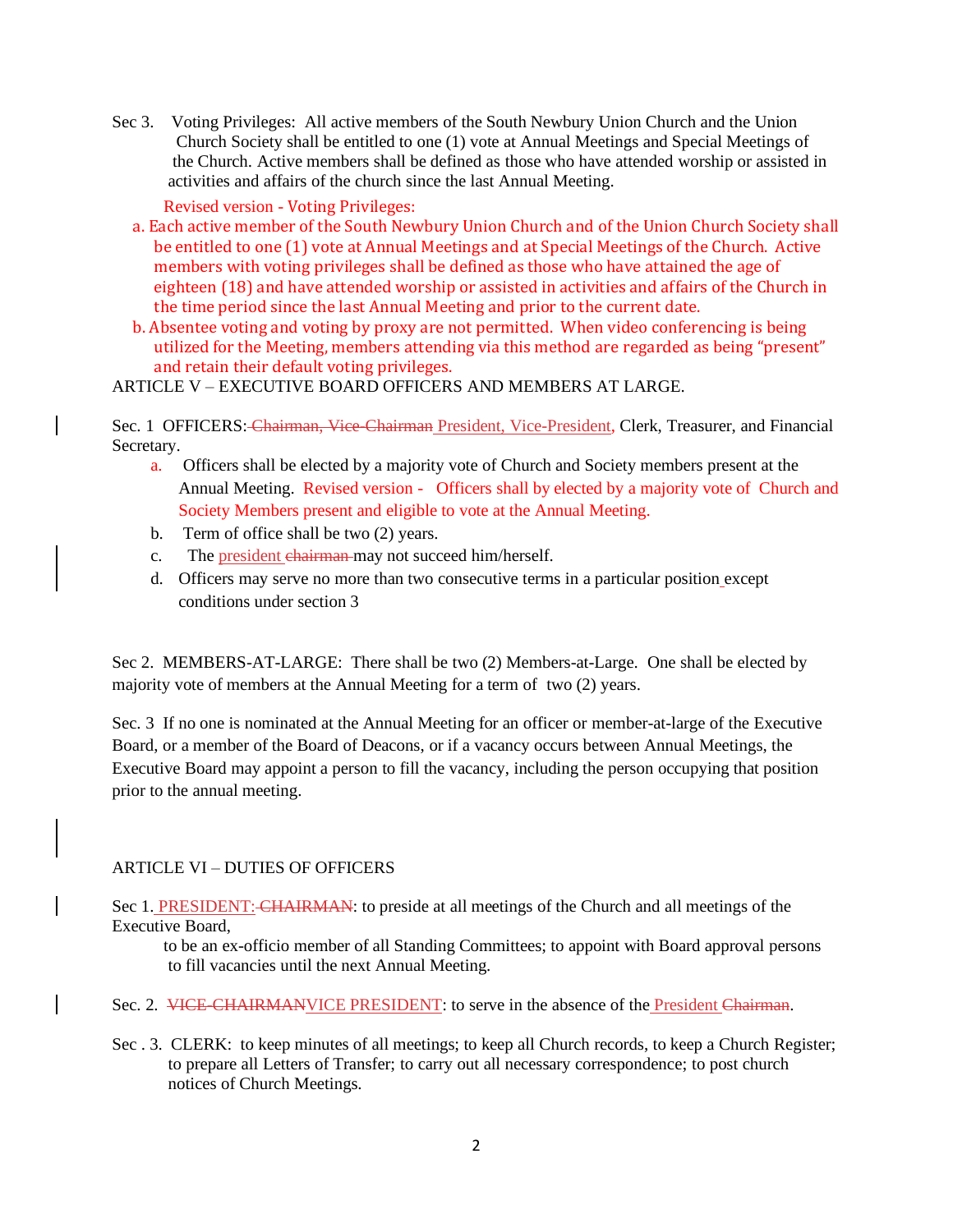Sec..4 TREASURER: to have charge of all Church funds, except Diaconate fund; to disburse same; to keep accurate accounts of receipts and expenditures; to report same to the Executive Board; to prepare in writing, a properly reviewed report at the Annual Meeting; to serve on the Finance Committee.

Sec. -. FINANCIAL SECRETARY: to oversee contributions to ALL church funds, including Diaconate Fund; to supervise the counting and recording of the offering; to serve on the Finance Committee.

(Note: other than the Financial Secretary, any two  $(2)$  Executive Board-church or society members approved by the Executive Board may count the Offering.)

Revised version - To oversee contributions to all church funds; to supervise the counting and recording of the offering; to serve on the Finance Committee.

(Note: Other than the Treasurer and Financial Secretary, any two (2) church or society members approved by the Executive Board may count the Offering.)

# ARTICLE VII – MEETINGS

Sec. 1. All meetings shall be governed by Roberts Rules of Order.

Sec. 2. If circumstances should occur when in-person meetings are inadvisable or cannot be held in a timely manner, church committees, boards and/or Congregational Meetings may employ electronic voting measures as long as the following conditions are met:

- A meeting utilizing telephonic or video conferencing capabilities is called according the requirements for calling a meeting outlined in these By-laws.
- All decision-making members attending the meeting have the ability to communicate with one another.
- The vote can be taken and results announced in a live manner.

Voting in such a manner is not in conflict with any other requirements of these By-laws.Sec .3. ANNUAL MEETINGS: The Annual Meeting shall be held on the  $4<sup>th</sup>$  Sunday in June, following

 the worship service. . Notice of the meeting shall be circulated by appropriate means at least two weeks prior to the meeting. Notice shall contain time, place and purpose of the meeting, including approval of the Annual Budget for the fiscal year (January 1 to December 31) review of the Annual Report, election of officers for the ensuing church year, and any special matters to be considered for vote at such meeting. A quorum shall consist of at least twenty-five percent (25%) of members with voting privileges as defined in **Article III. Sec. 3** Article IV. Sec. 4 of this By-Law.

Sec.4. SPECIAL MEETINGS: Special meetings may be called at any time by the Pastor or the Executive Board. Notice of such meeting and the matters for which it is called shall be circulated by appropriate means at least two weeks prior to such meeting. A quorum shall consist of at least twenty-five percent (25%) of members with voting privileges as defined in **Article III. Sec. 3** Article IV. Sec. 4 of this By-Law.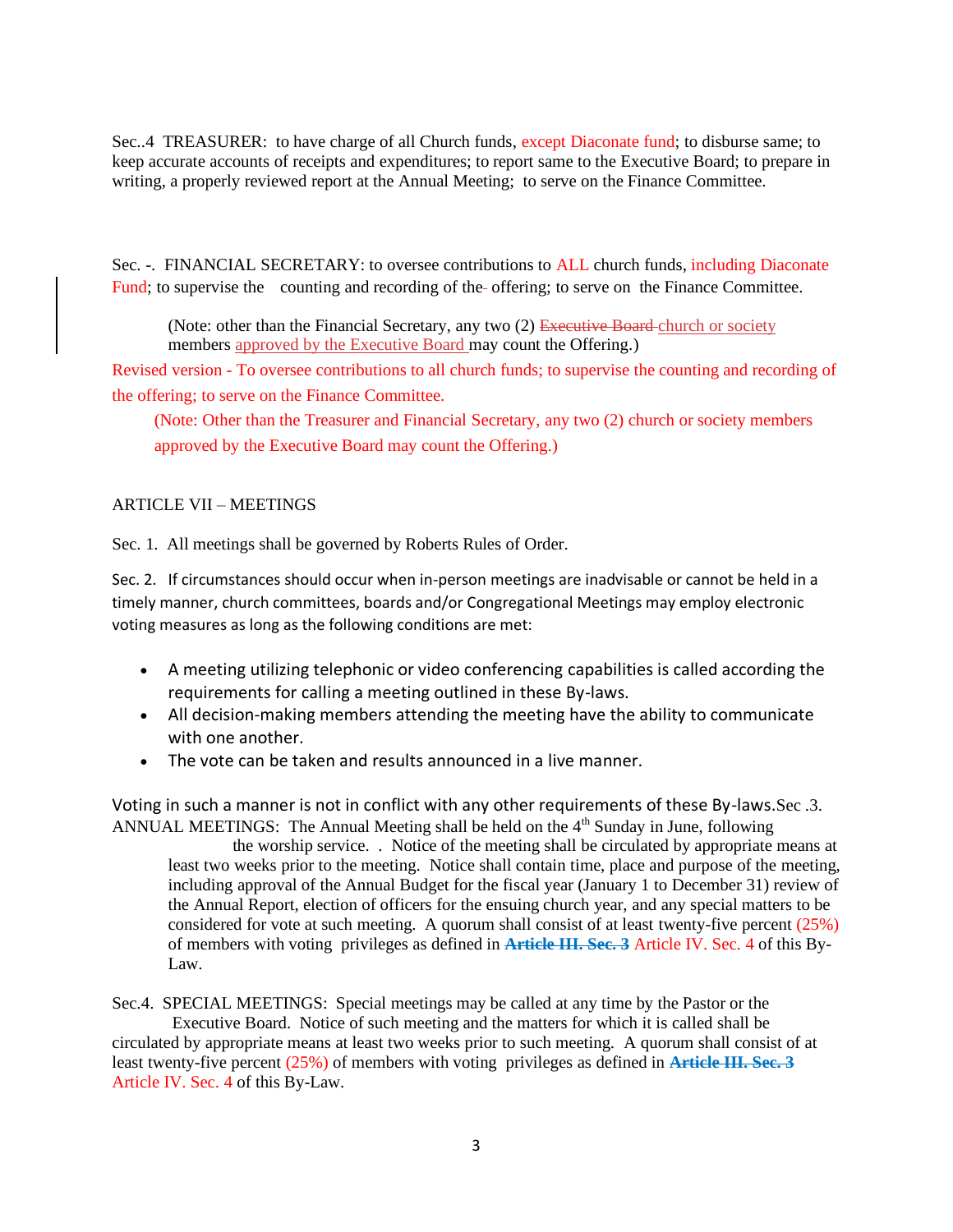## ARTICLE VIII – EXECUTIVE BOARD

Sec. 1. The Executive Board shall consist of all Officers and Members-at-Large, the Chairman of the Diaconate or its representative, and Chairmen of all Standing Committees. The Chairperson of the Diaconate and the chairperson of all Committees shall have voice but not vote at Executive Board meetings. **The Executive Board and Diaconate members shall be elected and commence their duties at the Annual Meeting on the 4th Sunday in June.**

The Executive Board shall consist of all Officers and Members-at-Large. The Chairperson of the Diaconate and the chairperson of all committees shall have voice but not vote at Executive Board

meetings. The Executive Board and Diaconate members shall be elected at the Annual Meeting and commence their duties at the close of that meeting.

- Sec. 2. The duties of the Executive Board are as follows: to serve the Church pursuant to the By-Laws; To provide supervision of all Church business affairs, to review the work of the Diaconate and all Standing Committees; to work closely with the Pastor; to schedule use of Friendship House.
- Sec. 3. The Executive Board shall meet monthly, and as necessary for decisions needed prior to the next regular meeting. Four (4) members shall constitute a quorum.

# ARTICLE IX – THE DIACONATE

- Sec. 1. The Diaconate shall consist of six (6) persons who are active members of the church. Three (3) shall be elected at the Annual Meeting for a term of two (2) years. The Diaconate shall elect a Chairman and Secretary. Deacons shall not serve more than two (2) consecutive terms.
- Sec. 2. The Diaconate shall meet monthly. Three deacons (3) shall constitute a quorum. Special Meetings may be called by the Chairman upon due notice.
- Sec. 3. The duties of the Diaconate are as follows: to assist the Pastor in providing worship and responding to human need; to maintain membership rolls and membership status; to provide greeters and hospitality; to concern themselves with the spiritual, educational, and healthy wellbeing of the Congregation; to conduct the mission programs of the Church.
- Sec. 4. The Diaconate fund are referenced separately for all financial records of the Church.

Sec. 5. MEMBERS-AT-LARGE: There shall be two (2) Members-at-Large. Both shall be elected by majority vote of members at the Annual Meeting for a term of two (2) years.

# ARTICLE X – STANDING COMMITTEES

Sec. 1. Standing Committees reporting to the Executive Board shall include Building, Publicity, Finance, Nominating and Pastor-Parish Relations Committees. Other committees may be appointed and dissolved by the Executive Board or Diaconate as each deems necessary for the convenient undertaking of its respective work. All Standing Committee Chairmen shall be appointed by the Executive Board and serve for a term of one year. The Executive Board may fill any vacancy in the Chairmanship of a Standing Committee.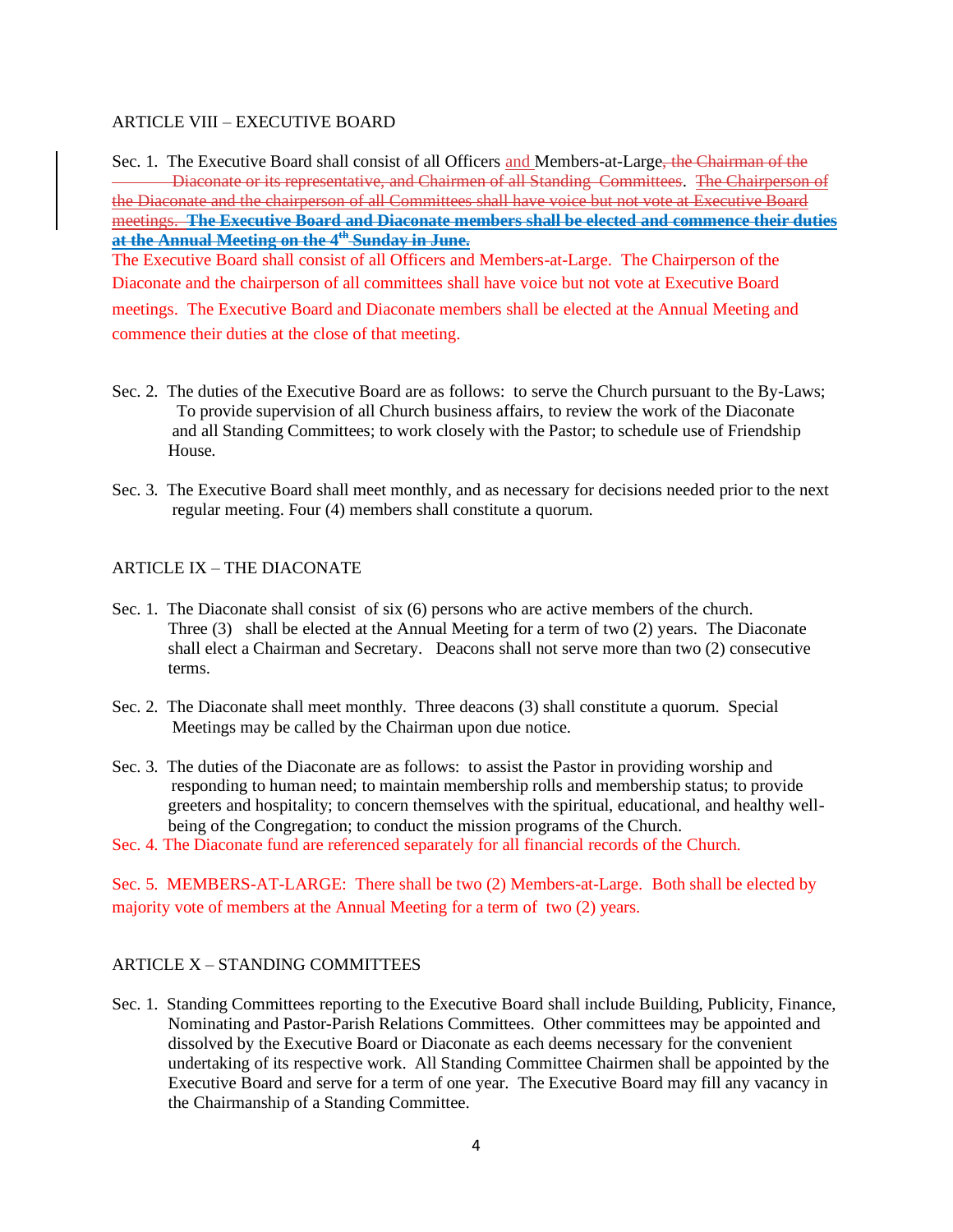Sec. 2. Standing Committee Chairpersons Chairmen shall report to the Executive Board at their monthly meetings

and make recommendations regarding their committee responsibilities and activities.

Sec. 3. Standing Committee Chairpersons Chairmen shall choose members who may include members of the

Church and the Union Church Society. Committee members shall be approved by the Executive Board.

Sec. 4. The duties of the Standing Committees are as follows:

- a. BUILDING COMMITTEE: responsible for the maintenance of the Church, the land, and Friendship House.
- b. PUBLICITY COMMITTEE: responsible for all Church publicity.
- c. FINANCE COMMITTEE: consists of the Treasurer, Financial Secretary, a member of the Diaconate, and at least one at-large member. They shall plan and direct the annual Giving Campaign and prepare an Annual Budget to be presented to the Executive Board prior to the Annual Meeting.
- d. NOMINATING COMMITTEE: to consist of at least three (3) members who shall convene, as necessary, to select candidates for elective office at the Annual Meeting. They shall prepare a list of candidates, after first securing the consent of each nominee, and present same to the Executive Board at least one (1) meeting before the Annual Meeting. Nominations from the floor may also be received, with prior approval of the nominee.
- e. PASTOR-PARISH RELATIONS COMMITTEE: to consist of from three (3) to five (5) members. Members shall be selected by the Executive Board with the consent of the pastor. They shall have staggered terms of three years each, and be limited to two successive terms. They shall meet with the Pastor-twice annually, and at such other times as necessary. They shall strengthen Pastor-People relationships; channel congregational reactions to the Pastor, address the Pastor's reactions to his leadership; provide an annual review of the Pastor; make recommendations regarding the Pastor's Compensation; counsel with the Pastor regarding a continuing educational program; function as a Search Committee.

#### ARTICLE XI – AUDITORSFINANCIAL REVIEW

Sec. 1. A person There shall be an auditor appointed by the Executive Board to review all financial records of the Church and the Diaconate and make a written report on the correctness thereof to the Executive Board. Such report shall be prepared as soon after the end of the fiscal year of the Church (January 1 to December  $31^{st}$ .) as is feasible. The auditor's report of the review shall be available to the Executive Board prior to the Annual Meeting and shall be included in the Annual Report of the Church provided to the members at the Annual Meeting in June.

Sec.2. No person handling church funds shall qualify as Auditor. The Executive Board may appoint a member of the Church or of the Church Society or may employ an outside person with no affiliation to the Church to perform the review.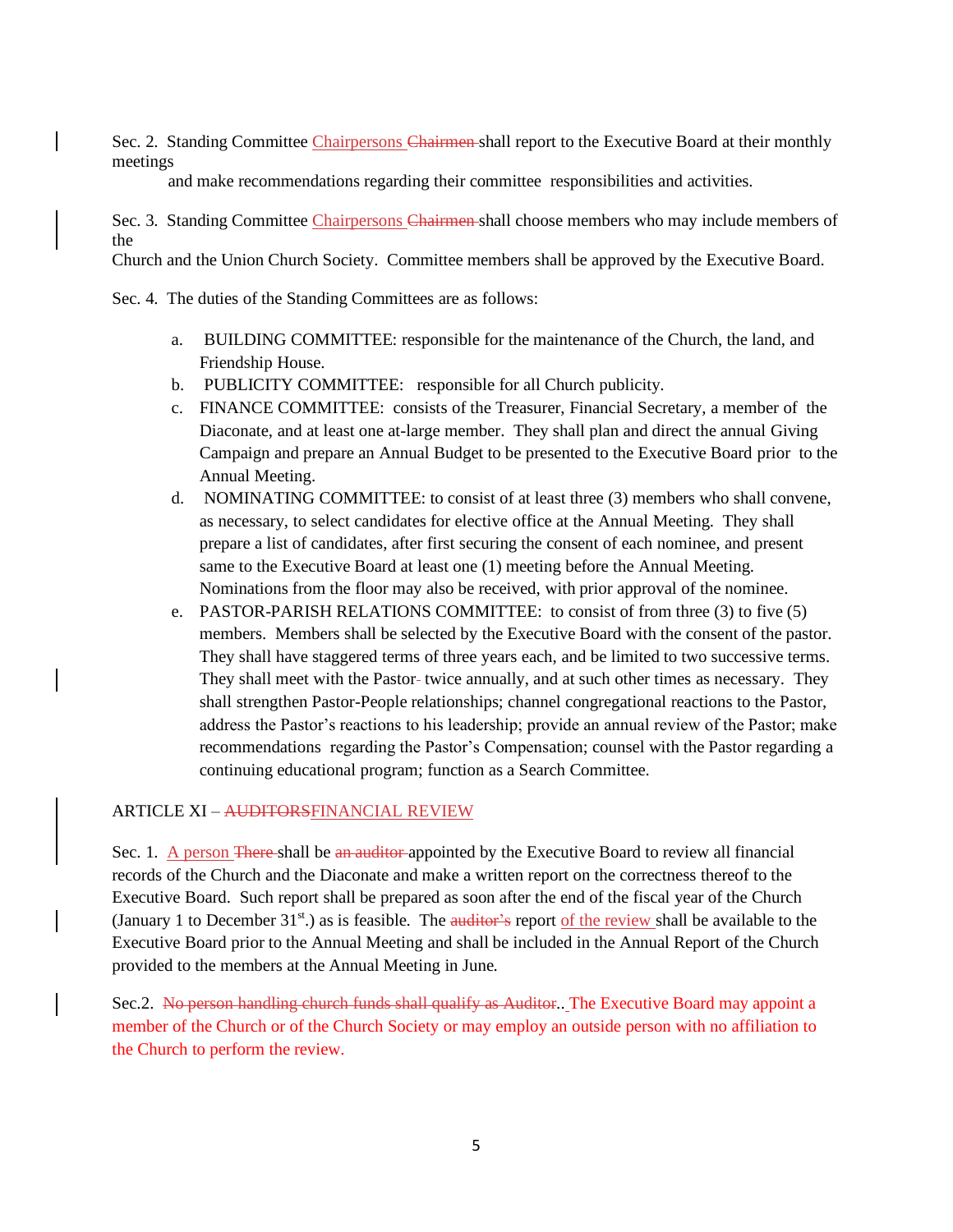Sec.3. Officers of the Congregation, Officers of the Diaconate, the Finance Committee Chairperson and the Pastor are not eligible to be appointed to review the finances, but may be called upon to provide additional information to the reviewer.

# ARTICLE XII – THE PASTORATE

Sec. 1. DUTIES: The Pastor and the Diaconate will be responsible for the spiritual welfare of the Church. The Pastor shall enable the Church to enlist persons as followers of Christ and to increase the membership of the Church; preach the Gospel; administer the Sacraments and rites; have under his/her care the services of public worship; give guidance; work cooperatively in effecting the mission of the Church; serve as an ex-officio member of all Boards and Committees.

Sec. 2. CALLING A PASTOR: When the Pastorate is vacant, the Executive Board will form a Search Committee with the assistance of the Pastoral Relations Committee. They shall take the necessary steps to secure names of prospective candidates. They shall request full information about the record and qualifications of those names submitted. The candidate must be eligible for standing in the Association of which the Church is a member. When a suitable person is found the Committee shall recommend him/her to the Church for its consideration, at a specially called meeting. The nominee shall preach at a Sunday service prior to the meeting. Only one (1) candidate shall be presented at a time. **A quorum of ten (10) members who are eighteen or older shall be necessary to consider a call. A majority vote of such members present shall be necessary to extend a call.** A quorum shall consist of at least twenty-five percent (25%) of active Church and Society members having already attained the age of eighteen (18) and having voting privileges as defined in Article IV, Section 3. A majority vote of such members present shall be necessary to extend a call.

Sec. 3. CONCLUSION OF PASTORATE: -The pastor shall give sixty (60) days notice, upon resignation. Other arrangements may be made as shall be agreed upon by Pastor and Executive Board. Termination- of office shall be voted on at a specially called meeting of the Church and Society, with notice of such meeting having been read from the pulpit on two (2) successive Sundays, and circulated by with notice of such meeting circulated by appropriate means at least two weeks prior to such meeting. simultaneously posted on the Church and Friendship House. A quorum of ten (10) members who are eighteen or older shall be necessary to consider the termination of a call. A quorum shall consist of at least twenty-five percent (25%) of active Church and Society members having already attained the age of eighteen (18) and having voting privileges as defined in Article IV, Section 3. A majority vote of such members present and qualified to vote shall make valid a termination of said office.

A majority vote of such members present and qualified to vote shall make valid a termination of said office.

ARTICLE **IXXIII**- AMENDMENT OF BY-LAWS